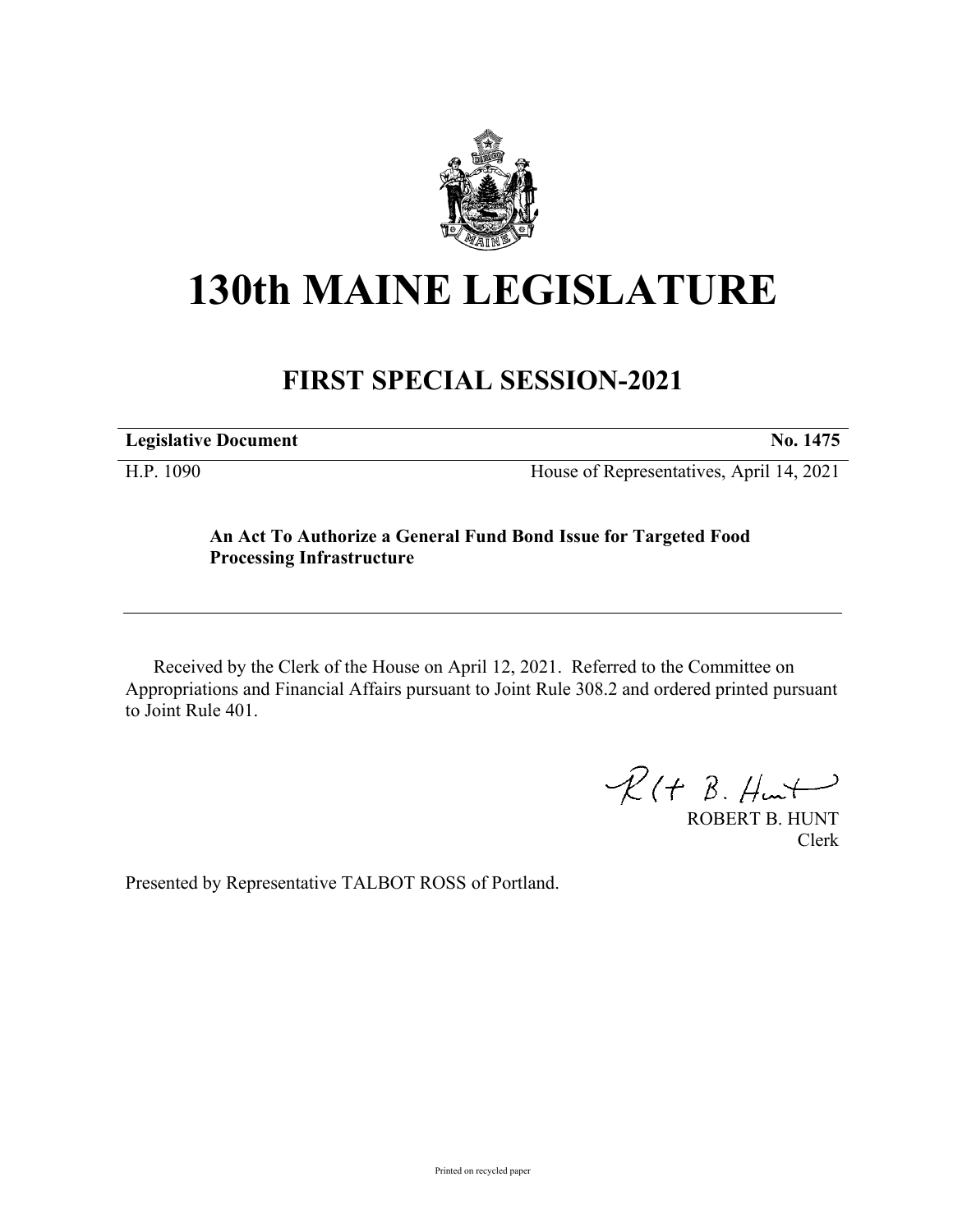**Preamble.** Two thirds of both Houses of the Legislature deeming it necessary in 2 accordance with the Constitution of Maine, Article IX, Section 14 to authorize the issuance 3 of bonds on behalf of the State of Maine to provide funds as described in this Act,

4 **Be it enacted by the People of the State of Maine as follows:**

5 **Sec. 1. Authorization of bonds.** The Treasurer of State is authorized, under the 6 direction of the Governor, to issue bonds in the name and on behalf of the State in an 7 amount not exceeding \$5,000,000 for the purposes described in section 5 of this Act. The 8 bonds are a pledge of the full faith and credit of the State. The bonds may not run for a 9 period longer than 10 years from the date of the original issue of the bonds.

10 **Sec. 2. Records of bonds issued; Treasurer of State.** The Treasurer of State 11 shall ensure that an account of each bond is kept showing the number of the bond, the name 12 of the successful bidder to whom sold, the amount received for the bond, the date of sale 13 and the date when payable.

14 **Sec. 3. Sale; how negotiated; proceeds appropriated.** The Treasurer of State 15 may negotiate the sale of the bonds by direction of the Governor, but no bond may be 16 loaned, pledged or hypothecated on behalf of the State. The proceeds of the sale of the 17 bonds, which must be held by the Treasurer of State and paid by the Treasurer of State 18 upon warrants drawn by the State Controller, are appropriated solely for the purposes set 19 forth in this Act. Any unencumbered balances remaining at the completion of the project 20 in this Act lapse to the Office of the Treasurer of State to be used for the retirement of 21 general obligation bonds.

22 **Sec. 4. Interest and debt retirement.** The Treasurer of State shall pay interest 23 due or accruing on any bonds issued under this Act and all sums coming due for payment 24 of bonds at maturity.

25 **Sec. 5. Disbursement of bond proceeds from General Fund bond issue.** The 26 proceeds of the sale of the bonds authorized under this Act must be expended as designated 27 in the following schedule under the direction and supervision of the agencies and entities 28 set forth in this section.

## 29 **DEPARTMENT OF AGRICULTURE, CONSERVATION AND FORESTRY**

30 **Bureau of Agriculture, Food and Rural Resources**

31 Provides funds to pursue targeted and appropriately scaled food processing infrastructure 32 projects in the State as determined by the agricultural resources development division 33 within the Department of Agriculture, Conservation and Forestry, Bureau of Agriculture, 34 Food and Rural Resources. Projects may include the support of meat and poultry 35 processing, including mobile processing infrastructure, specialty grain milling, malting 36 and storage facilities, cheesemaking equipment and storage, and organic dairy 37 processing infrastructure.

38

Total \$5,000,000

38 **Sec. 6. Contingent upon ratification of bond issue.** Sections 1 to 5 do not become effective unless the people of the State ratify the issuance of the bonds as set forth in this Act. 39 40 41